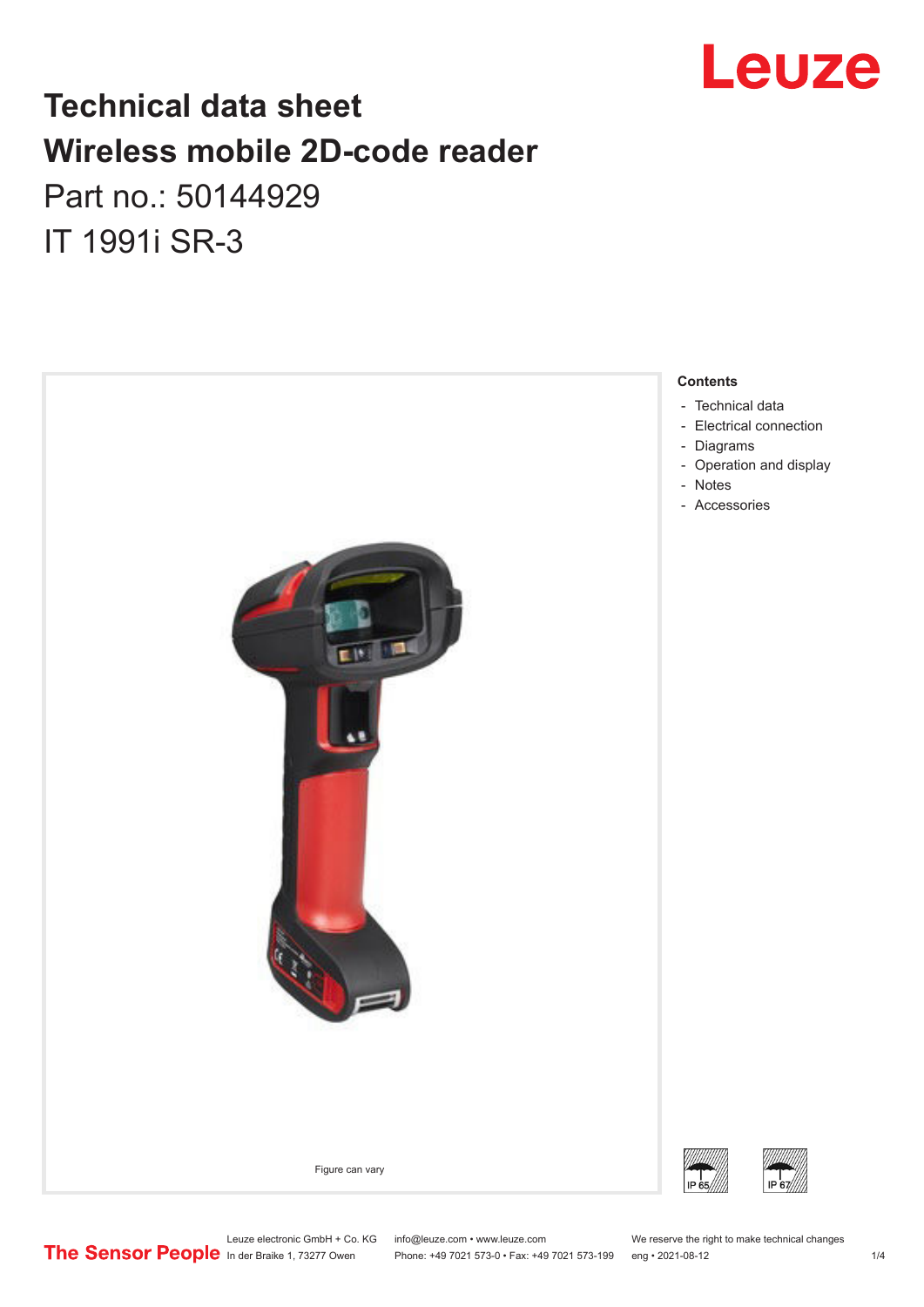## <span id="page-1-0"></span>**Technical data**

# Leuze

| <b>Basic data</b>             |                                    | <b>RS 232</b>                      |                         |
|-------------------------------|------------------------------------|------------------------------------|-------------------------|
| <b>Series</b>                 | IT19xx                             | <b>Function</b>                    | Process                 |
|                               |                                    |                                    |                         |
| <b>Read data</b>              |                                    | <b>USB</b>                         |                         |
|                               |                                    | <b>Function</b>                    | <b>Process</b>          |
| Code types, readable          | 2/5 Interleaved                    | <b>Connection</b>                  |                         |
|                               | Aztec                              |                                    |                         |
|                               | Codabar                            | <b>Bluetooth range</b>             | Class 1                 |
|                               | Code 128                           | <b>Bluetooth version</b>           | 4.2                     |
|                               | Code 39                            |                                    |                         |
|                               | Code 93                            | <b>Connection 1</b>                |                         |
|                               | <b>Composite Codes</b>             | Type of connection                 | <b>Bluetooth</b>        |
|                               | Data Matrix Code                   |                                    |                         |
|                               | <b>EAN 128</b>                     | <b>Mechanical data</b>             |                         |
|                               | <b>EAN 8/13</b>                    | Dimension (W x H x L)              | 76 mm x 100 mm x 192 mm |
|                               | <b>EAN Addendum</b>                | <b>Housing material</b>            | <b>Plastic</b>          |
|                               | GS1 Databar                        | <b>Plastic housing</b>             | <b>UL 94-V0</b>         |
|                               | GS1 Databar Expanded               | Net weight                         | 405 <sub>g</sub>        |
|                               | <b>GS1 Databar Limited</b>         |                                    |                         |
|                               | <b>GS1 Databar Omnidirectional</b> | <b>Environmental data</b>          |                         |
|                               | <b>GS1 Databar Stacked</b>         | Ambient temperature, operation     | $-2050 °C$              |
|                               | <b>GS1 Databar Truncated</b>       | Ambient temperature, storage       | $-40$ 70 °C             |
|                               | Maxicode                           | Relative humidity (non-condensing) | 095%                    |
|                               | Micro PDF                          | Drop height                        | 3 <sub>m</sub>          |
|                               | Micro QR                           | <b>Measurements relative to</b>    | Concrete floor          |
|                               | Others on request                  |                                    |                         |
|                               | <b>PDF417</b>                      | <b>Certifications</b>              |                         |
|                               | QR code                            |                                    |                         |
|                               | <b>UPC</b>                         | Degree of protection               | IP 65                   |
|                               |                                    |                                    | IP 67                   |
| <b>Optical data</b>           |                                    | <b>Classification</b>              |                         |
| <b>Reading distance</b>       | $0837$ mm                          |                                    |                         |
| Camera resolution, horizontal | 1,280 px                           | <b>Customs tariff number</b>       | 84719000                |
| Camera resolution, vertical   | 800 px                             | eCl@ss 5.1.4                       | 27280103                |
|                               |                                    | eCl@ss 8.0                         | 27280103                |
| <b>Electrical data</b>        |                                    | eCl@ss 9.0                         | 27280103                |
|                               |                                    | eCl@ss 10.0                        | 27280103                |
| Performance data              |                                    | eCl@ss 11.0                        | 27280103                |
| Supply voltage U <sub>B</sub> | 3.7 V, DC                          | <b>ETIM 5.0</b>                    | EC002999                |
| Power consumption, max.       | 1.8 W                              | <b>ETIM 6.0</b>                    | EC002999                |
| <b>Battery technology</b>     | Lilon                              | <b>ETIM 7.0</b>                    | EC002999                |
| Battery storage capacity      | $2.4A \cdot h$                     |                                    |                         |

#### **Interface**

**Type** PS/2, RS 232, USB

## **Electrical connection**

#### **Connection 1**

**Type of connection** Bluetooth

**Function** Configuration interface Data interface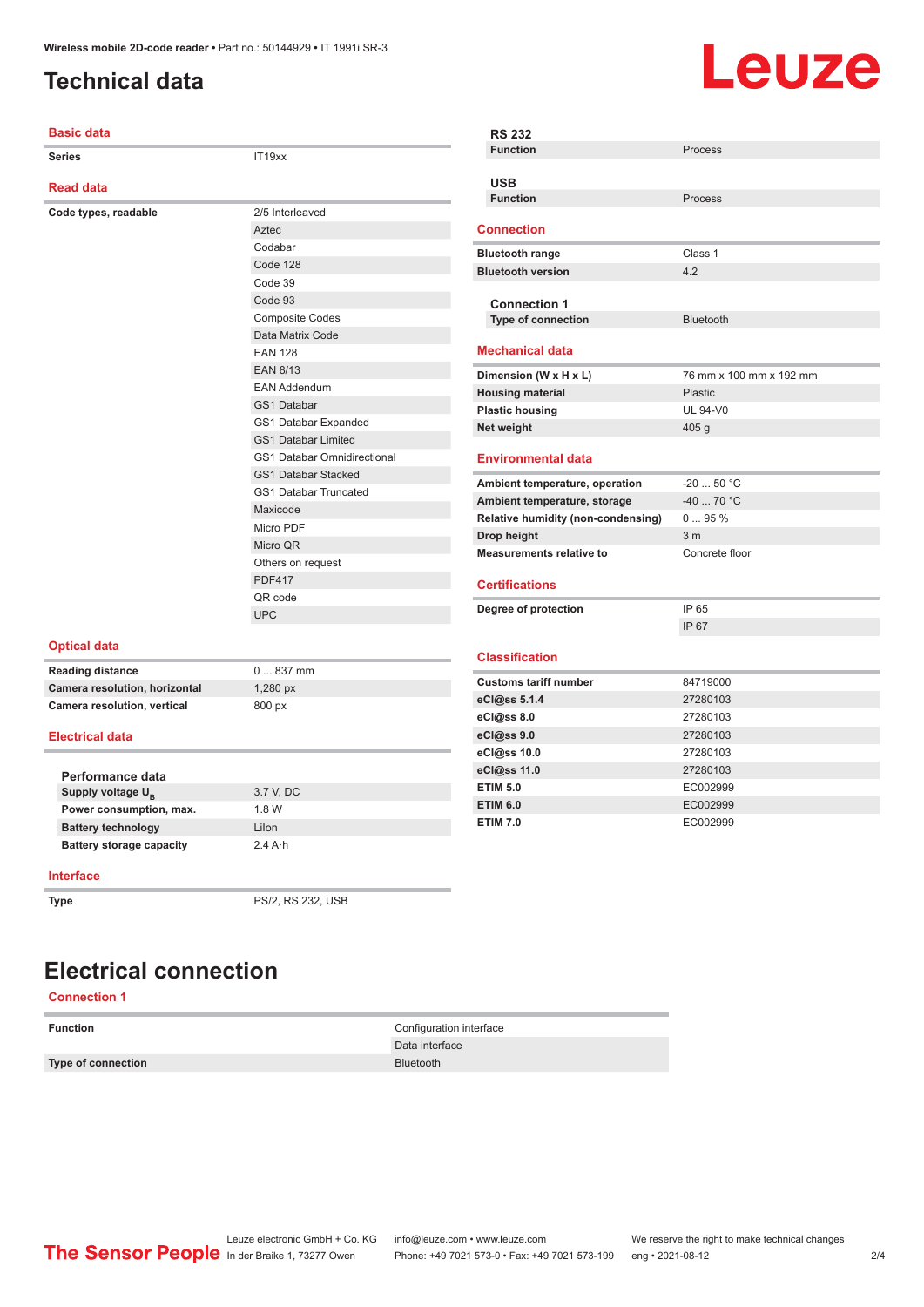## <span id="page-2-0"></span>**Diagrams**

# Leuze

### Typical reading behavior

|                  | A [mil] | $B$ [mm] | $C$ [mm] | $D$ [mm] |
|------------------|---------|----------|----------|----------|
|                  |         | 0,127    | 20       | 220      |
| Code 39          | 20      | 0,508    |          | 837      |
| UPC/EAN 13       | 3       | 0,33     |          | 504      |
| <b>PDF 417</b>   | 6,7     | 0,169    | 20       | 209      |
| Data Matrix Code | 10      | 0,254    | 30       | 220      |
| QR Code          | 20      | 0,508    | 33       | 475      |

A Module size [mil] B Modulus size [mm]

C From [mm]

D To [mm]

ATTENTION Please observe the note below ! regarding the reading distances.

## **Operation and display**

| <b>LED</b> | <b>Display</b>        | <b>Meaning</b>      |
|------------|-----------------------|---------------------|
|            | Red, continuous light | Low battery level   |
|            | Green, 1x flashing    | Reading successful  |
|            | Red, flashing         | Communication error |

## **Notes**

| Observe intended use!                                                                                                                                                                                                            |
|----------------------------------------------------------------------------------------------------------------------------------------------------------------------------------------------------------------------------------|
| $\%$ This product is not a safety sensor and is not intended as personnel protection.<br>$\&$ The product may only be put into operation by competent persons.<br>$\%$ Only use the product in accordance with its intended use. |

|  | <b>ATTENTION! LASER RADIATION - CLASS 1 LASER PRODUCT</b>                                                                                                                                                                                                  |
|--|------------------------------------------------------------------------------------------------------------------------------------------------------------------------------------------------------------------------------------------------------------|
|  | The device satisfies the requirements of IEC 60825-1:2007 (EN 60825-1:2007) safety regulations for a product of laser class 1 as well as the<br>U.S. 21 CFR 1040.10 regulations with deviations corresponding to "Laser Notice No. 50" from June 24, 2007. |
|  | $\&$ Observe the applicable statutory and local laser protection requisitions.                                                                                                                                                                             |
|  | $\%$ The device must not be tampered with and must not be changed in any way.                                                                                                                                                                              |
|  | There are no user-serviceable parts inside the device.                                                                                                                                                                                                     |
|  | Repairs must only be performed by Leuze electronic GmbH + Co. KG.                                                                                                                                                                                          |

### **NOTE**

ª Please notice that the real reading distances are also influenced by factors such as labeling material, printing quality, reading angle, printing contrast etc., and may thus deviate from the reading distances specified here.